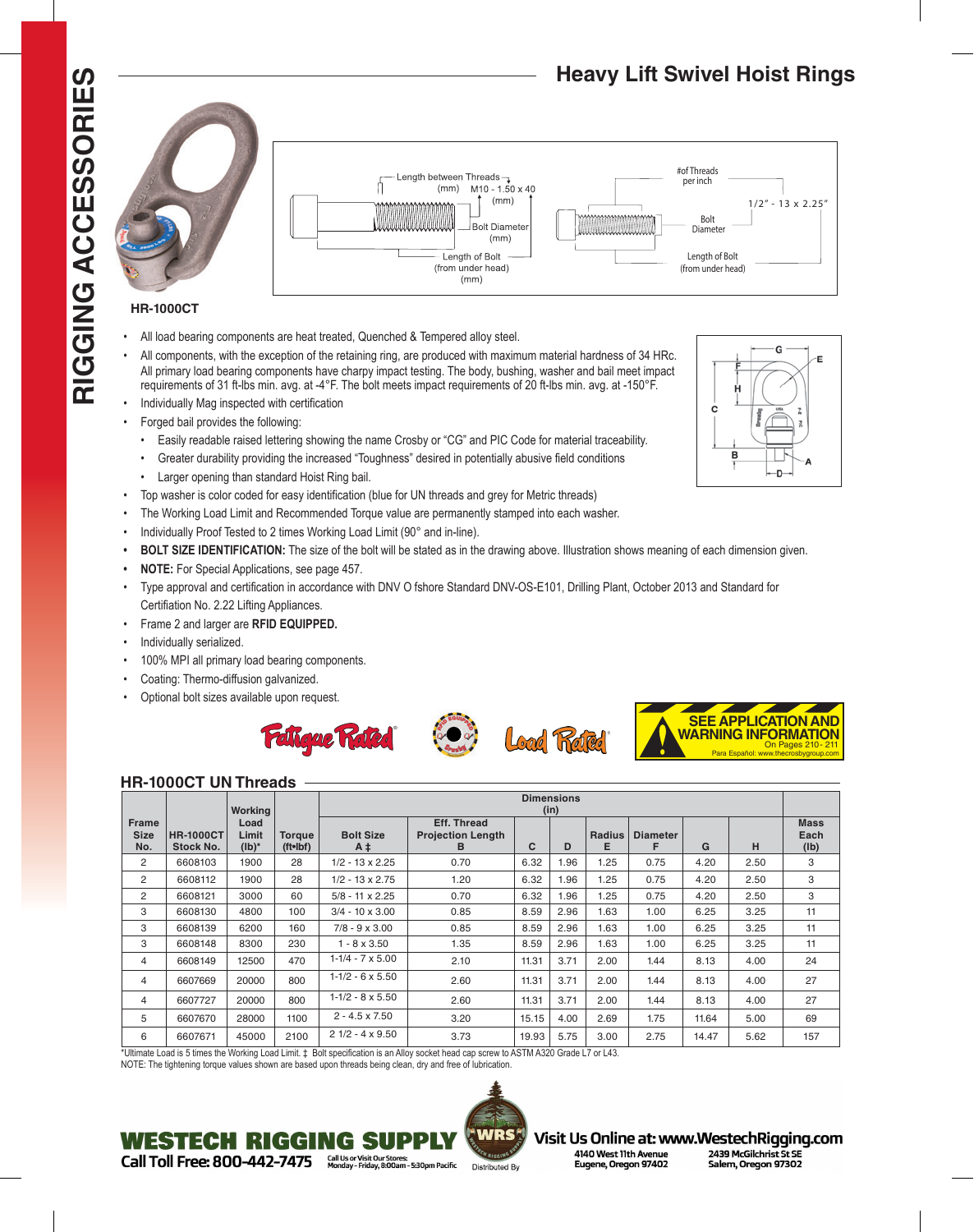# **Heavy Lift Swivel Hoist Rings**



#### **HR-1000MCT**

- All load bearing components are heat treated, Quenched & Tempered alloy steel.
- All components, with the exception of the retaining ring, are produced with maximum material hardness of 34 HRc. All primary load bearing components have charpy impact testing. The body, bushing, washer and bail meet impact requirements of 31 ft-lbs min. avg. at -4°F. The bolt meets impact requirements of 20 ft-lbs min. avg. at -150°F.
- Individually Mag inspected with certification
- Forged bail provides the following:
	- Easily readable raised lettering showing the name Crosby or "CG" and PIC Code for material traceability.
	- Greater durability providing the increased "Toughness" desired in potentially abusive field conditions
	- Larger opening than standard Hoist Ring bail.
- Top washer is color coded for easy identification (blue for UNC threads and grey for Metric threads)
- The Working Load Limit and Recommended Torque value are permanently stamped into each washer.
- Individually Proof Tested to 2 times Working Load Limit (90° and in-line).
- **• BOLT SIZE IDENTIFICATION:** The size of the bolt will be stated as in the drawing above. Illustration shows meaning of each dimension given.
- **• NOTE:** For Special Applications, see page 457.
- Type approval and certification in accordance with DNV O fshore Standard DNV-OS-E101, Drilling Plant, October 2013 and Standard for Certifiation No. 2.22 Lifting Appliances.
- Frame 2 and larger are **RFID EQUIPPED.**
- Individually serialized.
- 100% MPI all primary load bearing components.
- Coating: Thermo-diffusion galvanized.
- Optional bolt sizes available upon request.









#### **HR-1000MCT Metric Threads**

WESTECH RIGGING SI

Call Toll Free: 800-442-7475

|                                    |                                       | $(kg)^*$                       | <b>Working</b><br><b>Load Limit</b> |                       | <b>Dimensions</b><br>(mm)   |                                          |       |       |             |                 |       |       |                              |
|------------------------------------|---------------------------------------|--------------------------------|-------------------------------------|-----------------------|-----------------------------|------------------------------------------|-------|-------|-------------|-----------------|-------|-------|------------------------------|
| <b>Frame</b><br><b>Size</b><br>No. | <b>HR-1000MCT</b><br><b>Stock No.</b> | Design<br><b>Factor</b><br>5:1 | Design<br>Factor<br>4:1             | <b>Torque</b><br>(Nm) | <b>Bolt Size</b><br>$A \pm$ | Eff. Thread<br>Projection<br>Length<br>в | C     | D     | Radius<br>Е | <b>Diameter</b> | G     | н     | <b>Mass</b><br>Each<br>(kg.) |
| 2                                  | 6630058                               | 825                            | 1,030                               | 38                    | M12 x 1.75 x 55             | 15.6                                     | 160.6 | 49.7  | 31.8        | 19.1            | 106.7 | 63.5  |                              |
| 2                                  | 6630059                               | 1,350                          | 1,690                               | 81                    | M <sub>16</sub> x 2.00 x 65 | 25.5                                     | 160.6 | 49.7  | 31.8        | 19.1            | 106.7 | 63.5  |                              |
| 3                                  | 6630060                               | 2,250                          | 2.810                               | 136                   | M20 x 2.50 x 80             | 25.3                                     | 218.2 | 75.1  | 41.4        | 25.4            | 158.8 | 82.6  | 5                            |
| 3                                  | 6630061                               | 3.175                          | 3.970                               | 312                   | M24 x 3.00 x 90             | 35.4                                     | 218.2 | 75.1  | 41.4        | 25.4            | 158.8 | 82.6  | 5                            |
| 4                                  | 6630062                               | 5,450                          | 6,810                               | 637                   | M30 x 3.50 x 140            | 65.9                                     | 287.3 | 94.1  | 50.8        | 36.6            | 206.5 | 101.6 | 11                           |
| 4                                  | 6630063                               | 7.450                          | 9.310                               | 1.005                 | M36 x 4.00 x 130            | 56.3                                     | 287.3 | 94.1  | 50.8        | 36.6            | 206.5 | 101.6 | 12                           |
| 5                                  | 6630064                               | 13.250                         | 16.560                              | 1.350                 | M48 x 5.00 x 180            | 70.7                                     | 384.9 | 101.6 | 68.3        | 44.5            | 295.6 | 127.0 | 30                           |

\*Ultimate Load is 5 times the Working Load Limit. ‡ Bolt specification is an Alloy socket head cap screw to ASTM A320 Grade L7 or L43.

NOTE: The tightening torque values shown are based upon threads being clean, dry and free of lubrication.



Visit Us Online at: www.WestechRigging.com 4140 West 11th Avenue 2439 McGilchrist St SE Eugene, Oregon 97402 Salem, Oregon 97302

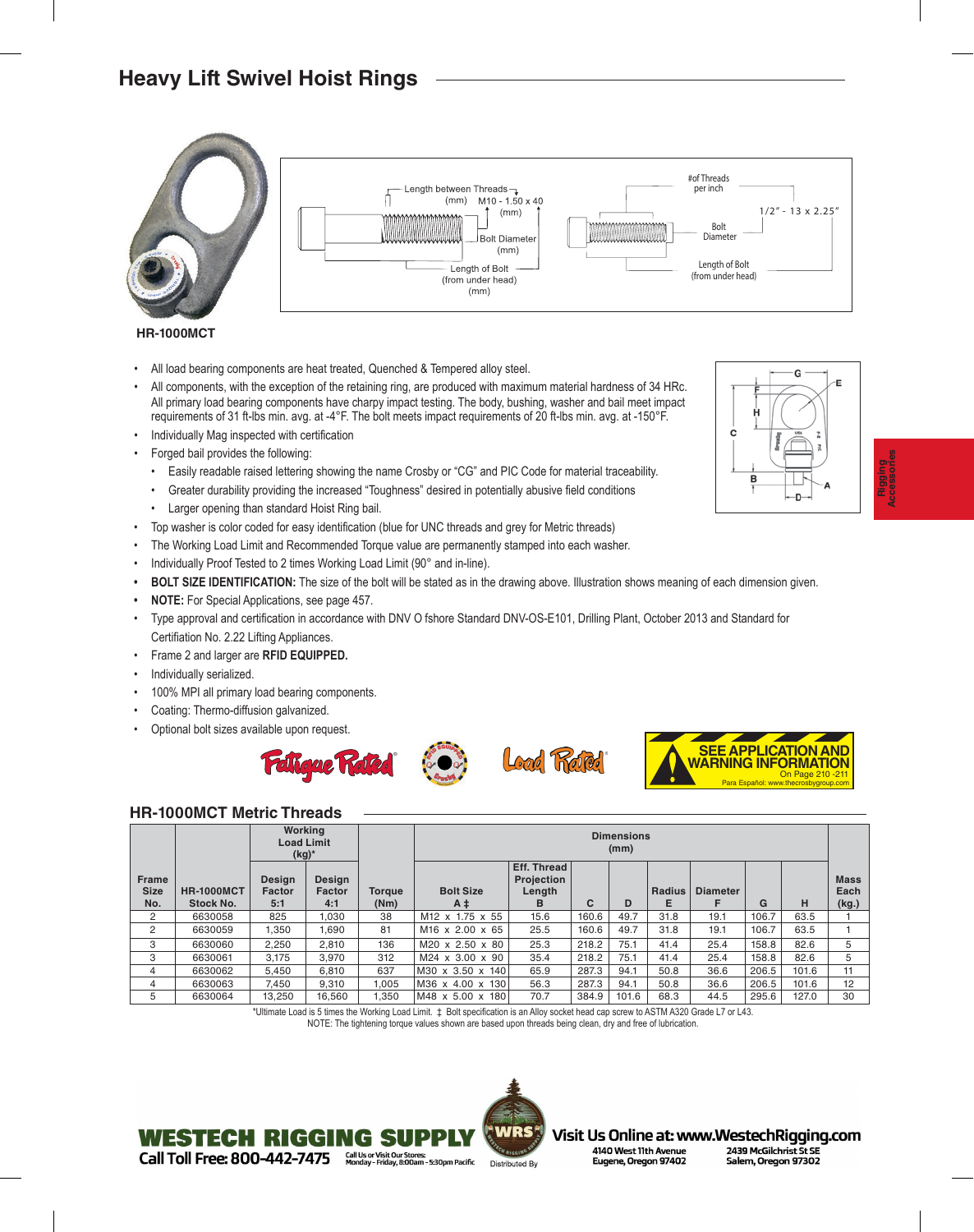# **CROSBY SWIVEL HOIST RING**

# **WARNING & APPLICATION INSTRUCTIONS**



(Sliver Washer) **HR-1000CT** (Blue Washer)

## **Hoist Ring Application Assembly Safety**

**SS-125M**<br>(Silver Washer)

(i.e., aluminum) load (workpiece). Do not leave threaded end of hoist ring in aluminum loads for long time periods due to corrosion.

- For subsea or marine environment applications, use the HR-1000CT series Hoist Ring only.
- After determining the loads on each hoist ring, select the proper size hoist ring using the Working Load Limit ratings in Tables 1, 2, and 5 for UNC threads and Tables 3, 4 and 6 for Metric threads (on next page).
- Drill and tap the workpiece to the correct size to a minimum depth of one-half the threaded shank diameter plus the threaded shank length. See rated load limit and bolt torque requirements imprinted on top of the swivel trunnion (See Table 1 through Table 6 on next page).
- When a hoist ring is used in a side load application, ensure equal loading on the pins by aligning the bail as shown in (Fig. 3).
- Always be sure total hoist ring bushing mating surface is in contact with the (workpiece) surface. Drilled and tapped hole must be 90 degrees to load (workpiece) surface.
- Install hoist ring to recommended torque with a torque wrench making sure the bushing flange meets the load (workpiece) surface.
- Never use spacers between bushing flange and mounting surface.
- Always select proper load rated lifting device for use with Swivel Hoist Ring.
- Attach lifting device ensuring free fit to hoist ring bail (lifting ring) (Fig. 1).
- Apply partial load and check proper rotation and alignment. There should be no interference between load (workpiece) and hoist ring bail (Fig. 2).
- Special Note: When a Hoist Ring is installed with a retention nut, the nut must have a full thread engagement and must meet one of the following standards to develop the Working Load Limit (WLL).

**1. ASTM A-563M** Class 10S

> **(EN 20898-2/DIN 267-4)** Class 10 Class 12

**2. ISO 898-2**

#### **UNC NUTS METRIC NUTS**



- **3. FNL** Grade 9 **4. SAE J995**
	- Grade 8

## **Hoist Ring Inspection / Maintenance**

- Always inspect hoist ring before use.
- Regularly inspect hoist ring parts.
- Never use hoist ring that shows signs of corrosion, wear or damage.
- Never use hoist ring if bail is bent or elongated.
- Always be sure threads on shank and receiving hole are clean, not damaged, and fit properly.
- Always check with torque wrench before using an already installed hoist ring.
- Always make sure there are no spacers (washers) used between bushing flange and the mounting surface. Remove any spacers (washers) and retorque before use.
- Prior to loading always ensure free movement of bail. The bail should pivot 180 degrees and swivel 360 degrees.

#### $A$  WARNING

- **• Loads may slip or fall if proper Hoist Ring assembly and lifting procedures are not used.**
- **• A falling load may cause serious injury or death.**
- **• Install hoist ring bolt to torque requirements listed in tables 1, 2, 3, 4, 5, & 6 for the HR-125, HR-1000, HR-1000CT, HR-125M, HR-1000M and SS-125.**
- **• Read, understand and follow all instructions and chart information.**
- **• Do not use with damaged slings, chain, or webbing. For inspection criteria see ASME B30.9.**
- **• Use only genuine Crosby parts as replacements.**

## **Operating Safety**

- Never exceed the capacity of the swivel hoist ring, see Tables 1, 2 and 5 for UNC threads and Tables 3, 4 and 6 for Metric threads. (See next page for tables.)
- •When using lifting slings of two or more legs, make sure the forces in the legs are calculated using the angle from the horizontal sling angle to the leg and select the proper size swivel hoist ring to allow for the angular forces.







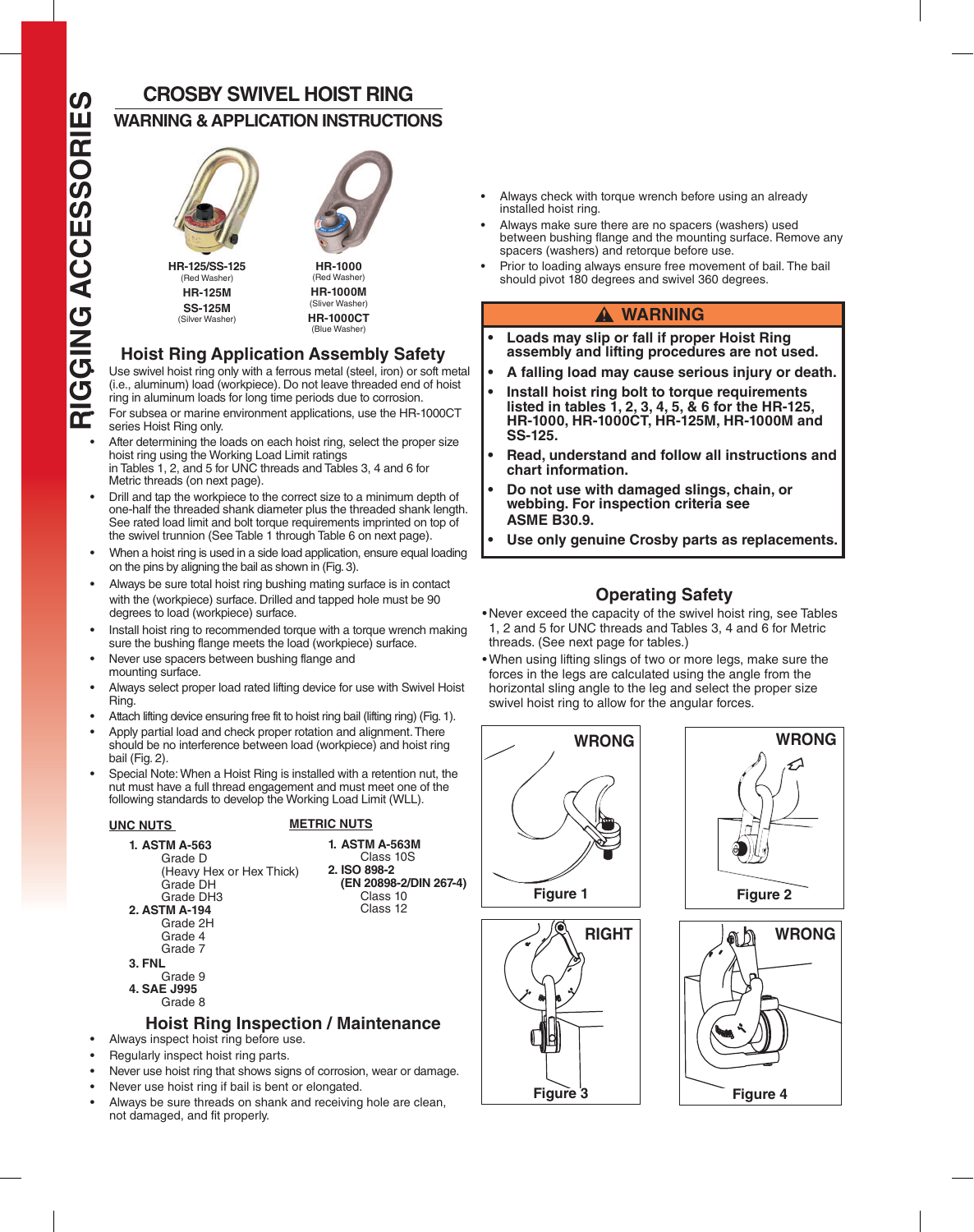| Table 1                                  |                                                                                  |                               |                                                                   |                            |                                                                   |  |  |  |  |  |
|------------------------------------------|----------------------------------------------------------------------------------|-------------------------------|-------------------------------------------------------------------|----------------------------|-------------------------------------------------------------------|--|--|--|--|--|
|                                          |                                                                                  | <b>HR-125</b>                 |                                                                   | <b>HR-1000</b>             |                                                                   |  |  |  |  |  |
| Working<br>Load<br>Limit*<br>5:1<br>(Ib) | <b>Hoist</b><br>Ring<br><b>Bolt</b><br><b>Torque</b><br>$(t \cdot \text{lbf})$ + | <b>Bolt</b><br>Size ±<br>(in) | <b>Effective</b><br><b>Thread</b><br>Projection<br>Length<br>(in) | <b>Bolt Size ‡</b><br>(in) | <b>Effective</b><br><b>Thread</b><br>Projection<br>Length<br>(in) |  |  |  |  |  |
| 800 † †                                  | 7                                                                                | $5/16 - 18 \times 1.50$       | .58                                                               | $5/16 - 18 \times 1.50$    | .52                                                               |  |  |  |  |  |
| 1000 ††                                  | 12                                                                               | $3/8 - 16 \times 1.50$        | .58                                                               | $3/8 - 16 \times 1.50$     | .52                                                               |  |  |  |  |  |
| 2500                                     | 28                                                                               | $1/2 - 13 \times 2.00$        | .70                                                               | $1/2 - 13 \times 2.25$     | .69                                                               |  |  |  |  |  |
| 2500 ††                                  | 28                                                                               | $1/2 - 13 \times 2.50$        | 1.20                                                              | $1/2 - 13 \times 2.75$     | 1.19                                                              |  |  |  |  |  |
| 4000                                     | 60                                                                               | $5/8 - 11 \times 2.00$        | .70                                                               | $5/8 - 11 \times 2.25$     | .69                                                               |  |  |  |  |  |
| 4000 ††                                  | 60                                                                               | $5/8 - 11 \times 2.75$        | 1.45                                                              | $5/8 - 11 \times 3.00$     | 1.44                                                              |  |  |  |  |  |
| 5000                                     | 100                                                                              | $3/4 - 10 \times 2.25$        | .95                                                               | $3/4 - 10 \times 2.50$     | .94                                                               |  |  |  |  |  |
| 5000 ++                                  | 100                                                                              | $3/4 - 10 \times 2.75$        | 1.45                                                              | $3/4 - 10 \times 3.00$     | 1.44                                                              |  |  |  |  |  |
| 7000Ω                                    | 100                                                                              | $3/4 - 10 \times 2.75$        | .89                                                               | $3/4 - 10 \times 3.00$     | .85                                                               |  |  |  |  |  |
| 7000 ++0                                 | 100                                                                              | $3/4 - 10 \times 3.50$        | 1.64                                                              | $3/4 - 10 \times 3.50$     | 1.35                                                              |  |  |  |  |  |
| 8000                                     | 160                                                                              | $7/8 - 9 \times 2.75$         | .89                                                               | $7/8 - 9 \times 3.00$      | .85                                                               |  |  |  |  |  |
| 8000 ++                                  | 160                                                                              | $7/8 - 9 \times 3.50$         | 1.64                                                              | $7/8 - 9 \times 3.50$      | 1.35                                                              |  |  |  |  |  |
| 10000                                    | 230                                                                              | $1 - 8 \times 3.00$           | 1.14                                                              | $1 - 8 \times 3.50$        | 1.35                                                              |  |  |  |  |  |
| 10000 ††                                 | 230                                                                              | $1 - 8 \times 4.00$           | 2.14                                                              | $1 - 8 \times 4.50$        | 2.35                                                              |  |  |  |  |  |
| 15000                                    | 470                                                                              | $1-1/4 - 7 \times 4.50$       | 2.21                                                              | $1-1/4 - 7 \times 5.00$    | 2.09                                                              |  |  |  |  |  |
| 24000                                    | 800                                                                              | $1-1/2 - 6 \times 6.75$       | 2.97                                                              | $1-1/2 - 6 \times 5.50$    | 2.59                                                              |  |  |  |  |  |
| 30000                                    | 1100                                                                             | $2 - 4 - 1/2 \times 6.75$     | 2.97                                                              |                            |                                                                   |  |  |  |  |  |
| 50000                                    | 2100                                                                             | $2 - 1/2 - 4 \times 8.00$     | 4.00                                                              |                            |                                                                   |  |  |  |  |  |
| 75000                                    | 4300                                                                             | $3 - 4 \times 10.50$          | 5.00                                                              |                            |                                                                   |  |  |  |  |  |
| 100000                                   | 5100                                                                             | $3-1/2 - 4 \times 13.00$      | 7.00                                                              |                            |                                                                   |  |  |  |  |  |





 $^{\alpha}$  Ultimate Load is 4.5 times Working Load Limit for 7000# Hoist Ring when tested in 90° orientation. All sizes are individually proof tested to 2-1/2 times the Working Load Limit. \*, †, ††, ‡ (See footnotes at bottom of Table 5).

| Table 2                                |                      |                                                      |                               |                                                             |  |  |  |  |
|----------------------------------------|----------------------|------------------------------------------------------|-------------------------------|-------------------------------------------------------------|--|--|--|--|
| <b>Working Load Limit</b><br>(kg) **** |                      |                                                      | <b>HR-1000MCT</b>             |                                                             |  |  |  |  |
| Design<br>Factor 5:1                   | Design<br>Factor 4:1 | <b>Hoist Ring Bolt</b><br>Torque in $(Mm)$ $\dagger$ | <b>Bolt Size</b><br>$(mm)$ ## | <b>Effective Thread</b><br><b>Projection Length</b><br>(mm) |  |  |  |  |
| 825                                    | 1030                 | 38                                                   | M <sub>12</sub> x 1.75 x 55   | 15.6                                                        |  |  |  |  |
| 1350                                   | 1690                 | 81                                                   | M16 x 2.00 x 65               | 25.5                                                        |  |  |  |  |
| 2250                                   | 2810                 | 136                                                  | M <sub>20</sub> x 2.50 x 80   | 25.3                                                        |  |  |  |  |
| 3175                                   | 3970                 | 312                                                  | M24 x 3.00 x 90               | 35.4                                                        |  |  |  |  |
| 5450                                   | 6810                 | 637                                                  | M30 x 3.50 x 140              | 65.9                                                        |  |  |  |  |
| 7450                                   | 9310                 | 1005                                                 | M36 x 4.00 x 130              | 56.3                                                        |  |  |  |  |
| 13250                                  | 16560                | 1350                                                 | M48 x 5.00 x 180              | 50.7                                                        |  |  |  |  |
|                                        |                      |                                                      |                               |                                                             |  |  |  |  |

| Table 3                                      |                                                                  |                                   |                                                      |  |  |  |  |  |  |
|----------------------------------------------|------------------------------------------------------------------|-----------------------------------|------------------------------------------------------|--|--|--|--|--|--|
| <b>HR-1000CT</b>                             |                                                                  |                                   |                                                      |  |  |  |  |  |  |
| <b>Working Load Limit</b><br>$5:1$ (lb) **** | <b>Hoist Ring Bolt</b><br>Torque in (ft $\bullet$ lbf) $\dagger$ | <b>Bolt Size</b><br>(in) $\Delta$ | <b>Effective Thread</b><br>Projection<br>Length (in) |  |  |  |  |  |  |
| 1900                                         | 28                                                               | $1/2 - 13 \times 2.25$            | .70                                                  |  |  |  |  |  |  |
| 1900                                         | 28                                                               | $1/2 - 13 \times 2.75$            | 1.20                                                 |  |  |  |  |  |  |
| 3000                                         | 60                                                               | $5/8 - 11 \times 2.25$            | .70                                                  |  |  |  |  |  |  |
| 4800                                         | 100                                                              | $3/4 - 10 \times 3.00$            | .85                                                  |  |  |  |  |  |  |
| 6200                                         | 160                                                              | $7/8 - 9 \times 3.00$             | .85                                                  |  |  |  |  |  |  |
| 8300                                         | 230                                                              | $1 - 8 \times 3.50$               | 1.35                                                 |  |  |  |  |  |  |
| 12500                                        | 470                                                              | $11/4 - 7 \times 5.00$            | 2.10                                                 |  |  |  |  |  |  |
| 20000                                        | 800                                                              | 11/2 - 6 x 5.50                   | 2.60                                                 |  |  |  |  |  |  |
| 20000                                        | 800                                                              | $11/2 - 8 \times 5.50$            | 2.60                                                 |  |  |  |  |  |  |
| 28000                                        | 1100                                                             | $2 - 4.5 \times 7.50$             | 3.20                                                 |  |  |  |  |  |  |
| 45000                                        | 2100                                                             | $21/2 - 4 \times 9.50$            | 3.73                                                 |  |  |  |  |  |  |

| Table 4                           |                              |                                                                |                   |                                                           |                   |                                                                      |  |  |
|-----------------------------------|------------------------------|----------------------------------------------------------------|-------------------|-----------------------------------------------------------|-------------------|----------------------------------------------------------------------|--|--|
| <b>Working Load Limit (kg)***</b> |                              |                                                                | <b>HR-125M</b>    |                                                           | <b>HR-1000M</b>   |                                                                      |  |  |
| <b>Design</b><br>Factor<br>5:1    | <b>HR-125M</b><br>Design 4:1 | <b>Hoist Ring</b><br><b>Bolt Torque</b><br>in $(Nm)$ $\dagger$ | Bolt Size ‡‡ (mm) | <b>HR-125M Effective Thread</b><br>Projection Length (mm) | Bolt Size ## (mm) | <b>HR-1000M Effective</b><br><b>Thread Projection</b><br>Length (mm) |  |  |
| 400                               | 500                          | 10                                                             | M 8 X 1.25 X 40   | 16.9                                                      | M 8 X 1.25 X 40   | 15.2                                                                 |  |  |
| 450                               | 550                          | 16                                                             | M 10 X 1.50 X 40  | 16.9                                                      | M 10 X 1.50 X 40  | 15.2                                                                 |  |  |
| 1050                              | 1300                         | 38                                                             | M 12 X 1.75 X 50  | 17.2                                                      | M 12 X 1.75 X 55  | 15.5                                                                 |  |  |
| 1900                              | 2400                         | 81                                                             | M 16 X 2.00 X 60  | 27.2                                                      | M 16 X 2.00 X 65  | 25.5                                                                 |  |  |
| 2150                              | 2700                         | 136                                                            | M 20 X 2.50 X 65  | 31.2                                                      | M 20 X 2.50 X 70  | 30.5                                                                 |  |  |
| 3000                              | 3750                         | 136                                                            | M 20 X 2.50 X 75  | 28.1                                                      | M 20 X 2.50 X 80  | 25.4                                                                 |  |  |
| 4200                              | 5250                         | 312                                                            | M 24 X 3.00 X 80  | 33.1                                                      | M 24 X 3.00 X 90  | 35.4                                                                 |  |  |
| 7000                              | 8750                         | 637                                                            | M 30 X 3.50 X 120 | 65.1                                                      | M 30 X 3.50 X 140 | 66.2                                                                 |  |  |
| 11000                             | 13750                        | 1005                                                           | M 36 X 4.00 X 150 | 60.6                                                      | M 36 X 4.00 X 150 | 56.2                                                                 |  |  |
| 12500                             | 15600                        | 1005                                                           | M 42 x 4.50 x 160 | 70.6                                                      |                   |                                                                      |  |  |
| 13500                             | 16900                        | 1350                                                           | M 48 x 5.00 x 160 | 101                                                       |                   |                                                                      |  |  |
| 22300                             | 27900                        | 2847                                                           | M 64 x 6.00 x 204 | 101                                                       |                   |                                                                      |  |  |
| 31500                             | 39400                        | 5830                                                           | M72 x 6.00 x 265  | 132                                                       |                   |                                                                      |  |  |
| 44600                             | 55800                        | 6914                                                           | M 90 x 6.00 x 330 | 177                                                       |                   |                                                                      |  |  |

**See Footnotes on next page.**